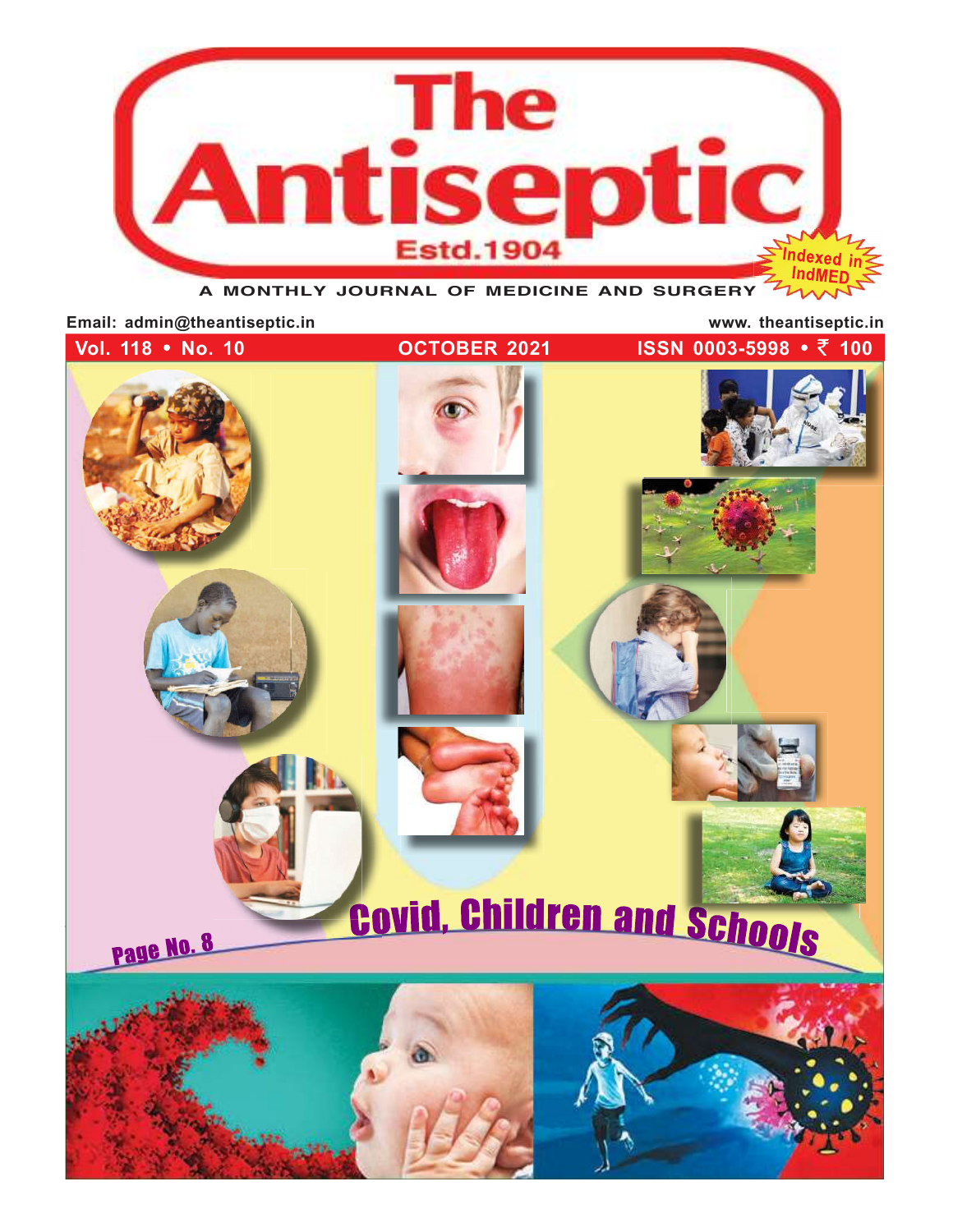

# A New Outbreak to be Contagious Disease - Delta Infection

SANJAY AGRAWAL

evolving as a result of mutation. New viral strains are predicted to emerge and infect persons who have been vaccinated with Covid. Some new varieties are coming and disappearing at the same time. According to the most recent update on the growth in Covid 19 vaccine coverage, which has reached most sites, everyone is advised to wear a mask in public indoor areas if there is a significant or high risk of transmission. It is necessary to wear a show even if the vaccination is complete. The initial reversal saw a declining trend in instances, with many people being hospitalized. In June of last year, there were almost 12,000 cases recorded per day, on average, and  $60,000 +$  per day across the country.

Moreover, new information about the genesis of the Delta variety has begun to circulate. It is said to be more infectious than other variations, resulting in enhanced transmissibility. Delta is currently prevalent in numerous areas around the United States where virus strains have been identified. On the Delta variant, there is a high degree of brightness, which has recently gained headlines.

### **Symptoms of Delta Variants**

Covid has released a new version called Delta Variant. The

Specially Contributed to "The Antiseptic" Vol. 118 No. 10 & P : 19 - 20

Viruses are continually symptoms are similar to those of vaccinated co Covid 19: a common cold, cough, fever, headache, and loss of smell. Patients are becoming sick more quickly, with young individuals bearing the brunt of the burden. According to current studies, the is it true that vaccines are delta variant will spread as soon ineffective? as feasible. If vaccinated people get this virus, they will either be asymptomatic or have moderate symptoms.

> The delta variant is more contagious. According to study specialists, it is two times more harmful than the Covid 19. The Delta variant tends to cause more severe illness among the unprotected people than prior variants. Persons infected with Delta Variant are more likely to be admitted to hospitals than those infected with the alpha or original viral strains.

The most severe risk is for those who are unvaccinated. Among the unvaccinated commoners, the virus will spread in a much shorter period. This variant affects persons who have been appropriately vaccinated but have experienced clinical breakthrough infections. It can pass it on to others. On how this disease breakthrough is taking place, regular analyses and **When will the Delta Surge end?** studies are going on. Vaccination This is a big question now! must be done as early as possible.

People who have been fully vaccinated with the Delta variant are capable of spreading the virus to others. Previously virus types produced fewer viruses in fully vaccinated people's bodies than in non-vaccinated people's bodies. The amount of virus that the delta variant appears to spread among

vaccinated commoners, on the other hand, will be quicker than among unvaccinated commoners. As a result, a commoner who has been fully vaccinated is likely to get the infection.

Vaccination is critical in preventing the spread of viruses and reducing the severity of diseases. The Delta Variant surge is impacting individuals, and it's spreading. The Covid 19 vaccines, notably the Delta form, are highly effective in reducing painful disease and death in the United States. They are not 100 percent effective, and some persons who have been thoroughly vaccinated may still develop the disease. The vaccine will still provide better protection against severe illness and death for these people.

Low community vaccination coverage is driving the current fast primary wave linked with Delta Variant, which will increase the possibilities of variations emerging even more. To combat diseases, continue to wear a mask, keep one clean and sanitized, and wash your hands with soap and plain water.

After every outbreak, it is tough to manage the condition. There has been a lot of harm made from the point of Covid 19. The delta variant is the dominant form of coronavirus. There are an increased number of cases around mid of July, and it's rising again on the higher side. Scientists are trying to figure out

Dr. Sanjay Agrawal,

Leading Pharmaceutical Consultant and Editor-in Chief of IJM Today, Post Graduation Diploma in Naturopathy and Yoga, Visiting Faculty, Global Institute of Healthcare Management, Delhi. 6/146, Malviya Nagar, Jaipur - 302 017. Rajasthan.